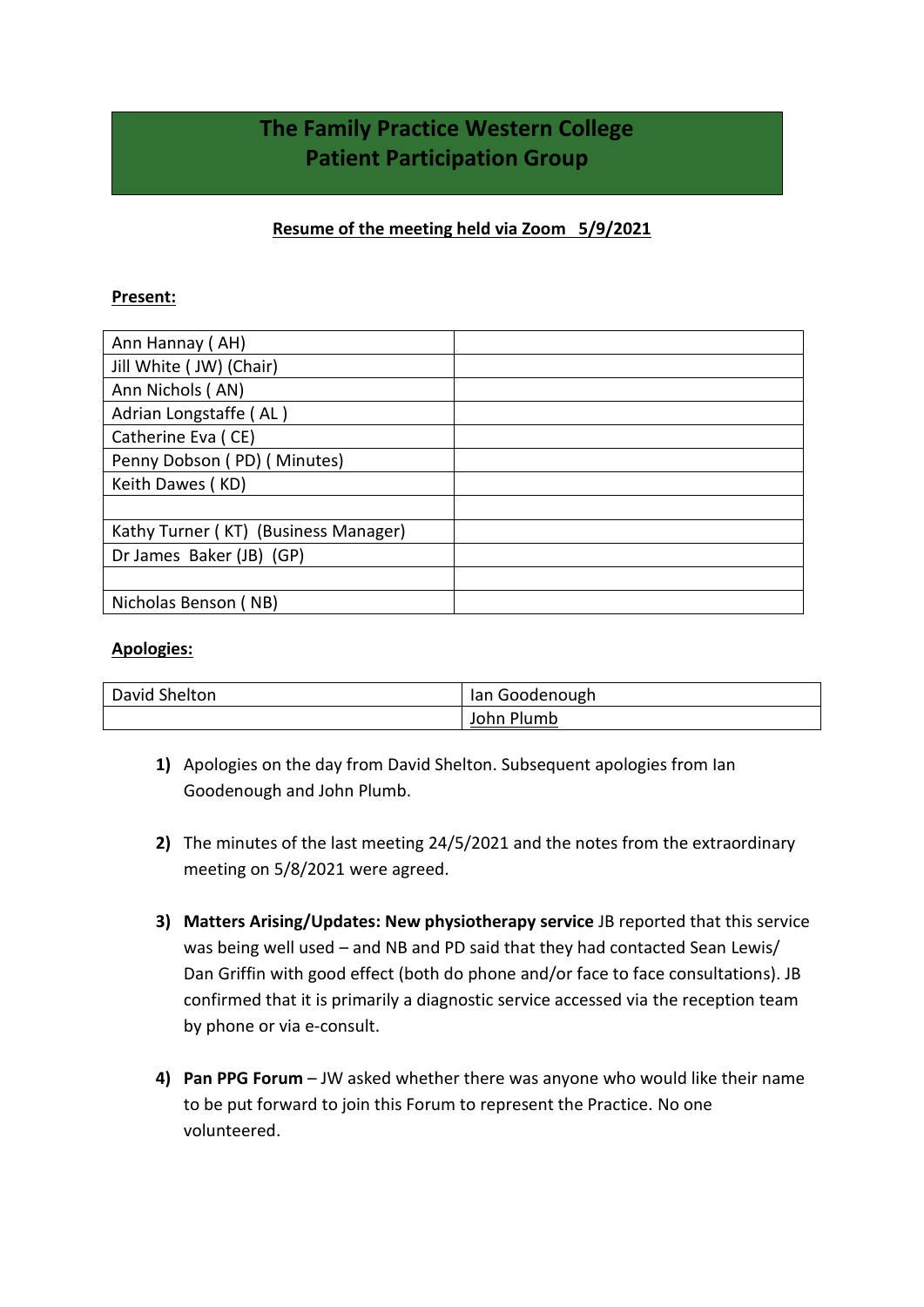**5) GP Report.** JB reported that the Practice team have had many meetings to try to improve access issues. The number of patients coming forward has been very high so far this year, as is the case with many neighbouring practices. He thinks this is partly because people were reluctant to come forward during the lockdown periods. Also of course the Practice has been carrying out the mass vaccination programme with the same staff levels. There are currently supply issues for blood bottles and flu vaccines which will impact current plans. The Practice has set up a screen system in the reception area, to help navigators to prioritise calls and to bring more navigators in when the number of calls become high. A new system can also record waiting times on the phone, the numbers of people who are hanging up and those being asked to ring back. JB also reported that there is a good ratio of doctors to patients in the Practice; they have recently recruited one GP who starts in October and are advertising for another (one as a maternity cover and the other as a new GP).

There was a discussion about the e-consult service, which the Practice is obliged to provide by NHSEngland and whether the Practice should publicise it more. JB said that it was a tricky balance – as too many e-consults can impinge upon GP time for telephone calls. Compared to 17-18 years ago, there are now 7-8 types of work streams for GPs to respond to (compared then just to a list of patients to see, plus a few phone calls and a small number of emails). The consequent risk to continuity of care is very real. However AH and KD reported that having spent time filling in the e-consult form, the response was to ask to instead telephone the Practice. **It was suggested that the E-consult service is prefaced on the website with a brief explanation of circumstances where a telephone call is more effective. Action: KT to consider.**

#### **6) Business Manager Report**

HCA – Sally Ellis has decided to go on bank staff for us HCA - Beatrice Hunt has been recruited to replace Sally's hours In October Dr Richard Jefferies will be joining the practice team for 6 sessions. Care co-ordinators  $-2$  are leaving to go to university (1 of whom was a maternity leave cover) and 1 on maternity leave has decided to be a full time mum for the moment. We have recruited1 more care coordinator and are looking for another par-time one.

Disappointingly at a time of high demand for appointments, the number of DNAs has increased. This is despite text message reminders and means other patients miss the opportunity of getting an appointment.